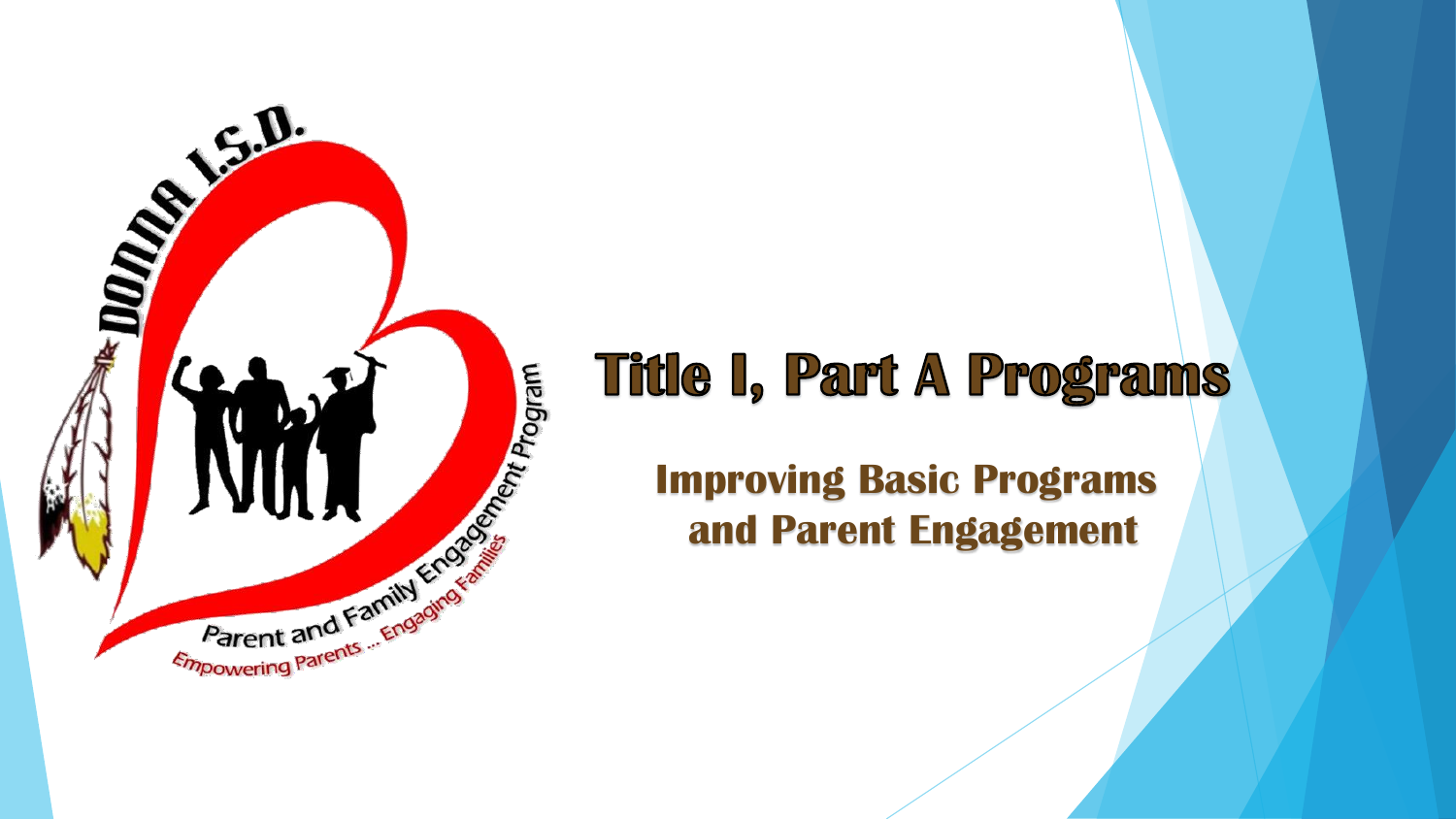# Norms

- ▶ Thank you for your participation
- Mute the microphone during the presentation
- ▶ Open your mic to ask a question, or
- Enter your questions on the chat
- ▶ Only one person speaking at a time
- ▶ Zoom meetings will be recorded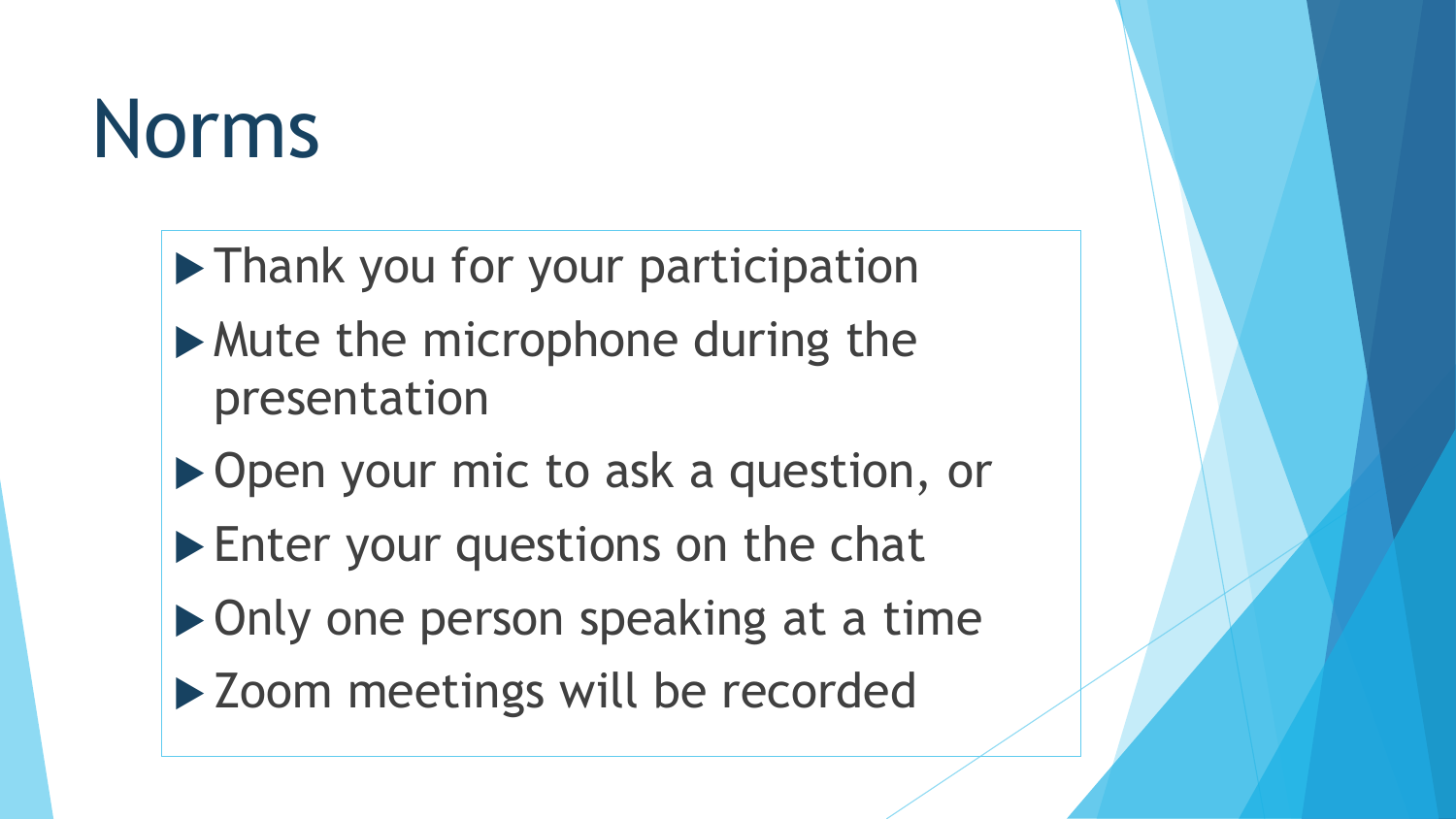## **Title I at Donna ISD?**

- **★** Twenty-two schools in Donna ISD receive funding under Title I, Part A of the Every Student Succeeds Act (ESSA).
- $\triangle$  The funding is for resources to help schools with high concentrations of students from low-income families provide a high standards.
- **ESSA** is built on accountability for results, involvement of parents, and an emphasis on doing what works to improve academic achievement based on scientific research.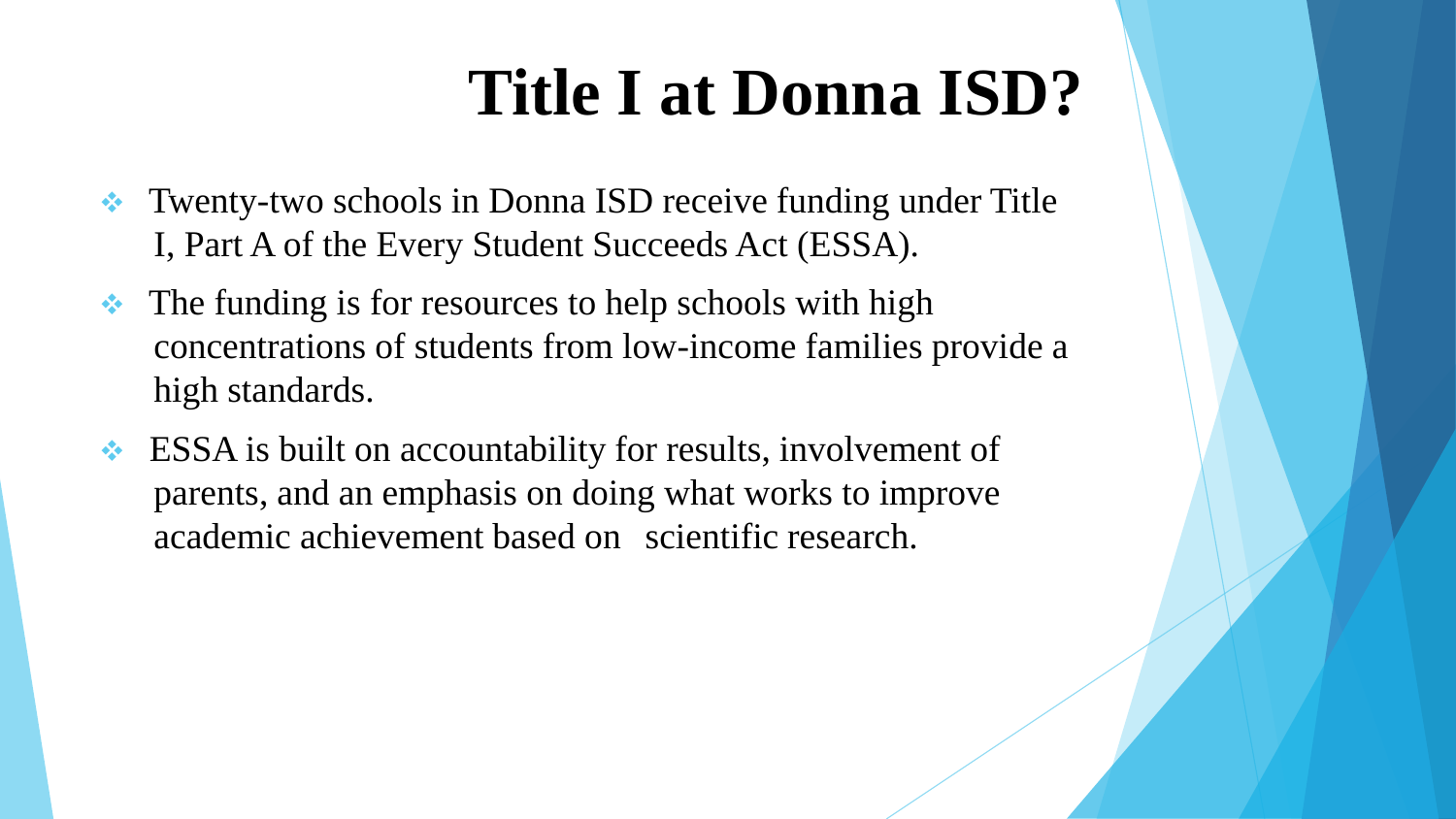#### **EXTENSIVE PLANNING:**

**Each Title I School wide campus must engage in detailed planning on how funds will be used to improve student academic achievement.** 

#### **This planning includes:**

- **Comprehensive Needs Assessment:** created by the school administrators, staff, parents and community members to identify the needs for all students to meet Texas achievement standards.
- **Campus Improvement Plan**: the action plans that will be implemented to meet the needs identified in the Comprehensive Needs Assessment (CNA).
- **Budget Plan**: detail of accounts and amounts that will be used to implement the action plans identified in the Campus Improvement Plan. This can include funding for parent education programs, additional instructional staff, instructional materials, and tutoring programs.
- **Annual Evaluation**: Each campus must evaluate the activities used to address needs over the past year. Activities that did not have a high-impact on student achievement must be improved upon or eliminated.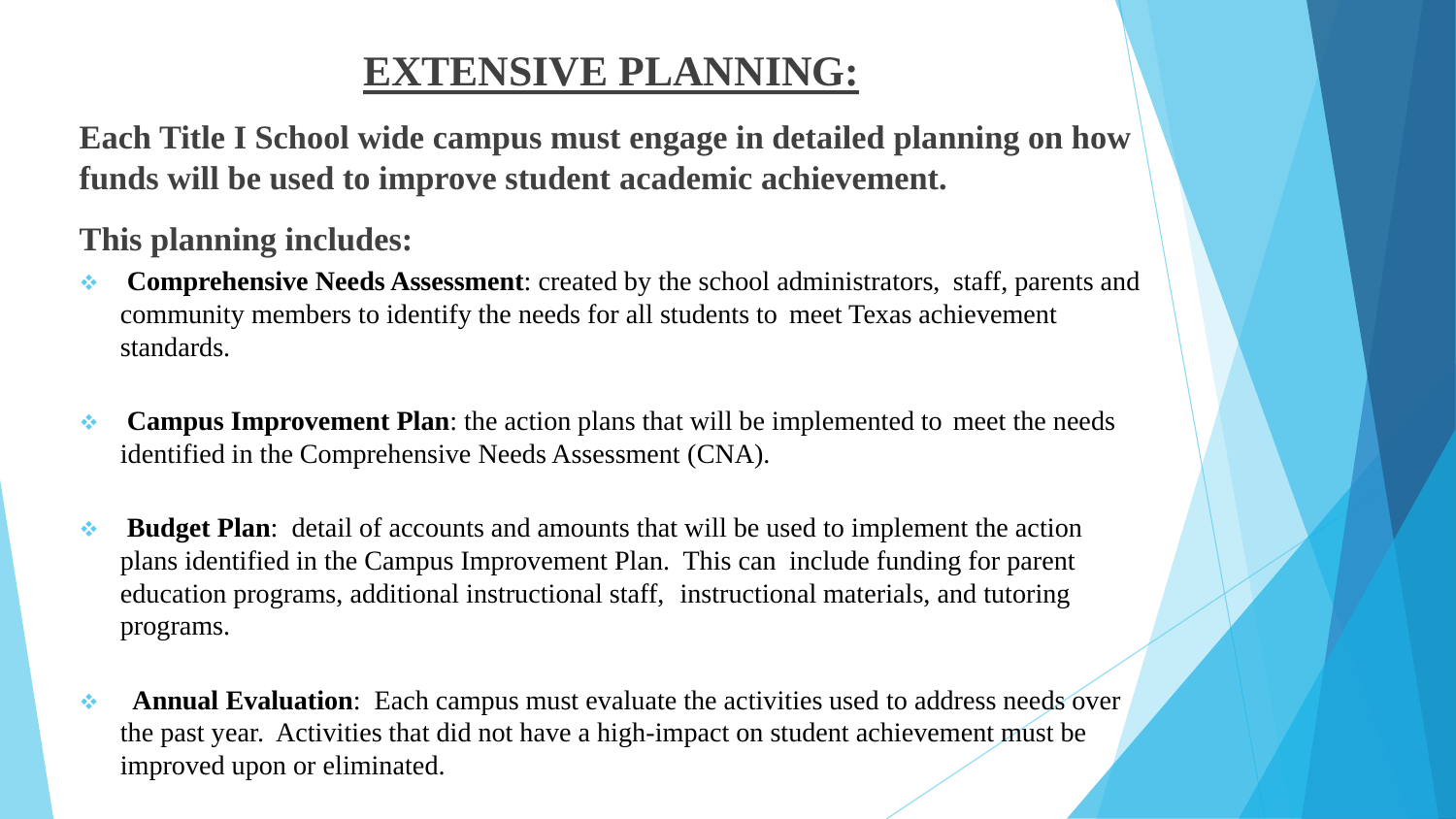## **HIGHLY QUALIFIED STAFF:**

**Title I School wide campuses must follow specific rules regarding the quality of the instructional staff:**

- **Highly Qualified Teachers:** each teacher on the campus must meet the Highly qualified criteria set forth by the State.
- **Highly Qualified Paraprofessionals:** every instructional paraprofessional employed on a Title I School wide campus must meet the Highly Qualified criteria. In addition, paraprofessionals may not teach a class without a HQ Teacher present, and may not "pull-out" students for individual, or group work, away from the instruction of the highly qualified teacher.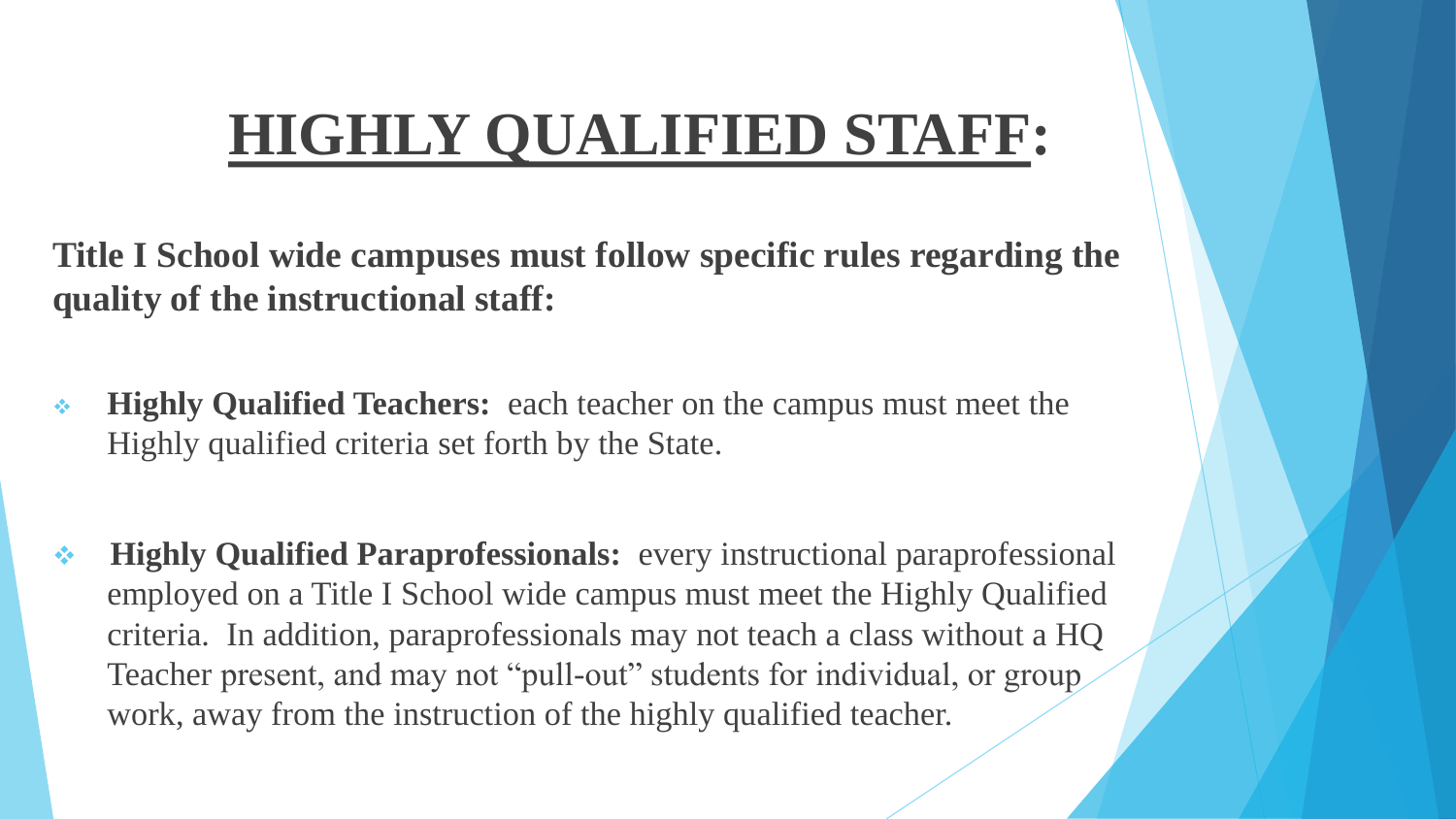### **INFORMATION FOR PARENTS:**

#### **Title I School wide campuses are responsible for providing parents with:**

- **Annual Title I Meetings** that explains the Title I program at the campus.
- **Academic information** that details the curriculum in use at the school, forms of academic assessments used to measure student progress, proficiency levels students are expected to meet, and an explanation of the State's academic content and achievement standards.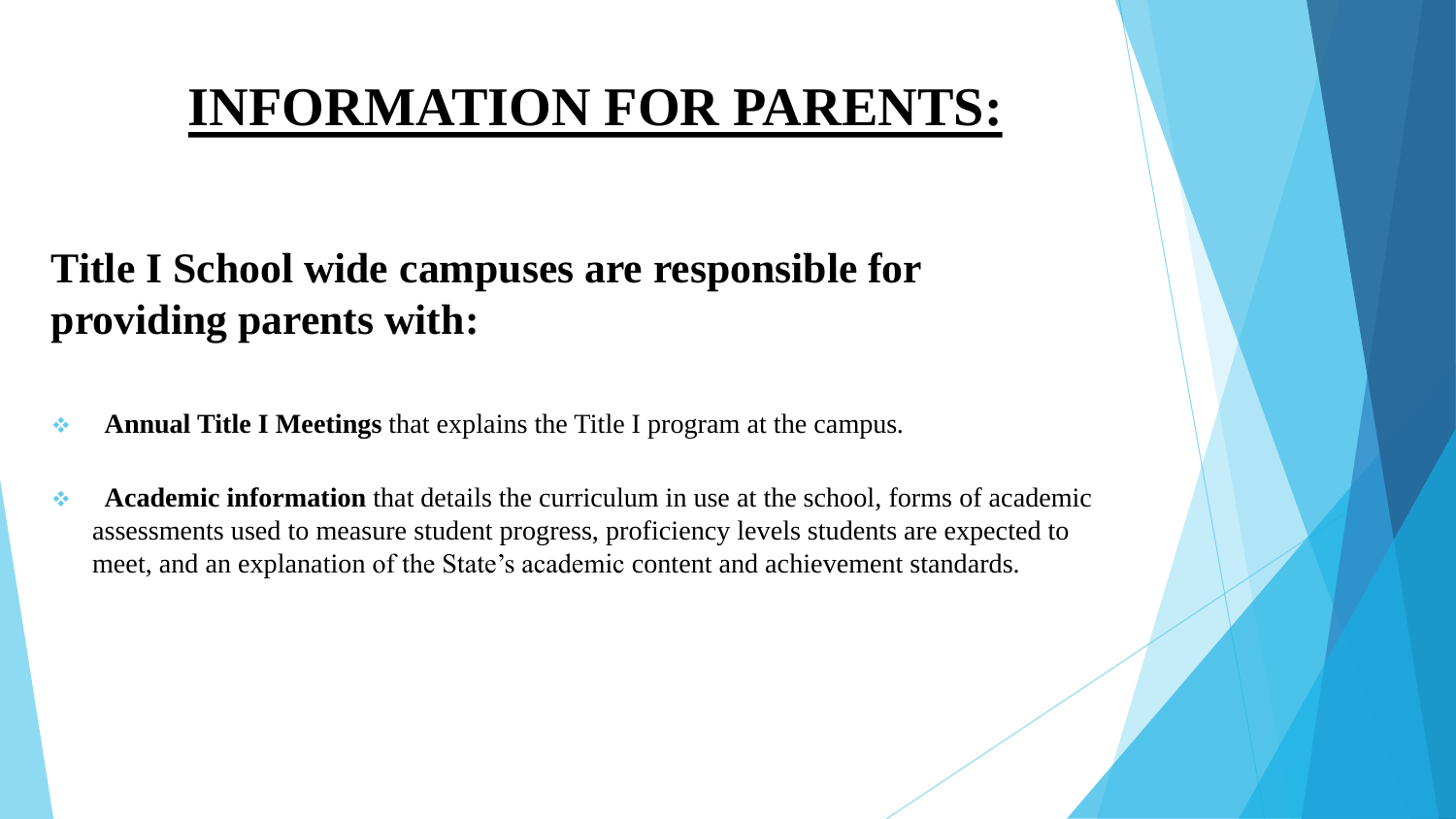### **PARENTS INVOLVED IN CAMPUS DECISION-MAKING:**

The school must involve parents in the planning, review and improvement of the:

- Schoolwide Plan (Campus Improvement Plan), including the use of Title I funds.
- Parent Involvement Policy, including details of how parents will be informed of their rights under Title I, provided a description of the curriculum in the use at the school, AND afforded opportunities for regular meetings and participation in campus decision-making and decisions regarding the education of their child.
- School-Parent Compact, detailing, at least, the basic expectations between parents, students, and the school staff.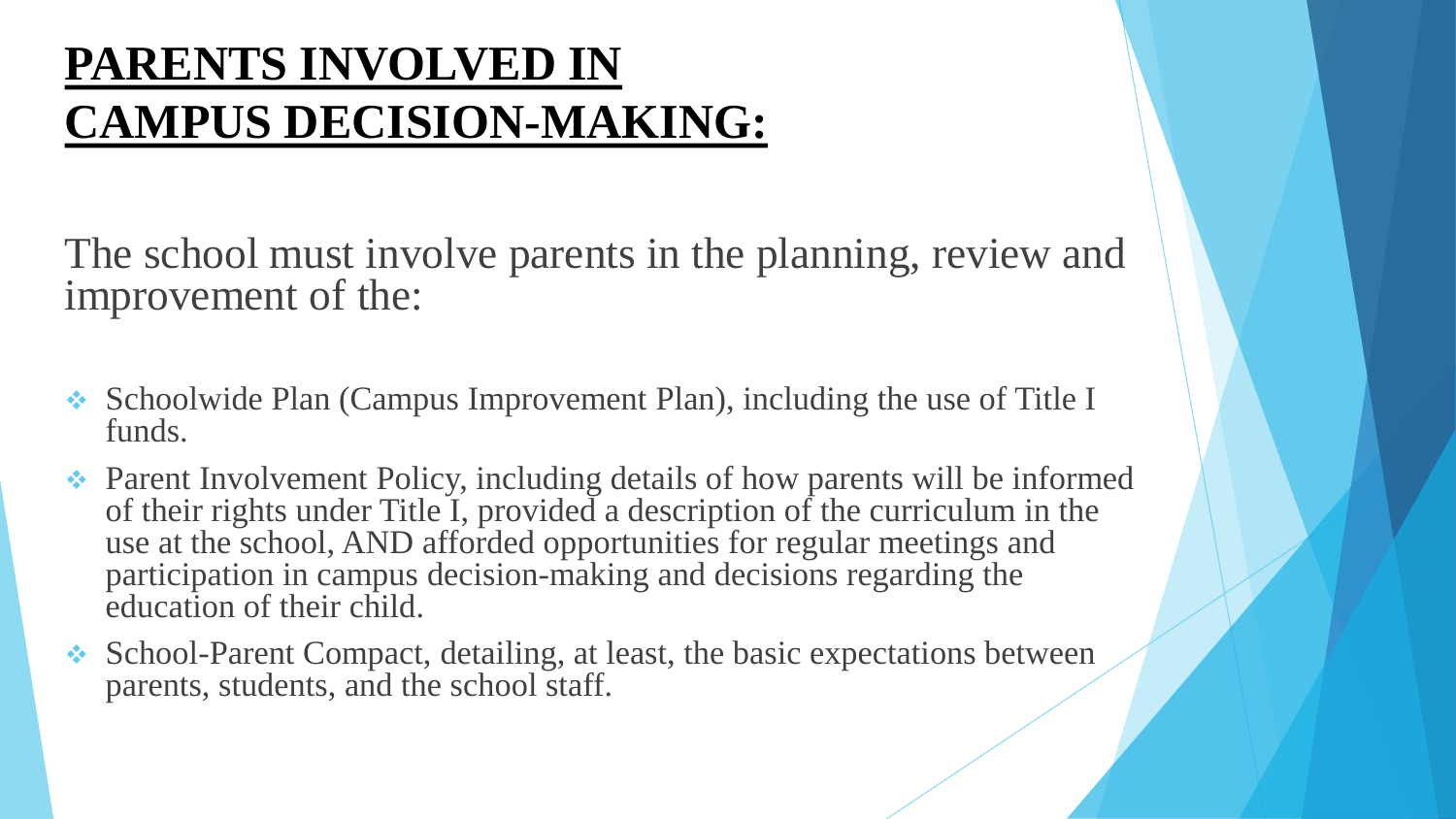### **PARENT EDUCATION:**

Each school should use the majority of Parent Involvement funding to provide training and skills to parents to assist them in being a partner in educating their child. Examples of this type of training could include:

(1) strategies in math, science, reading, writing, and social studies, (2) literacy training, (3) using technology, and (4) parenting skills.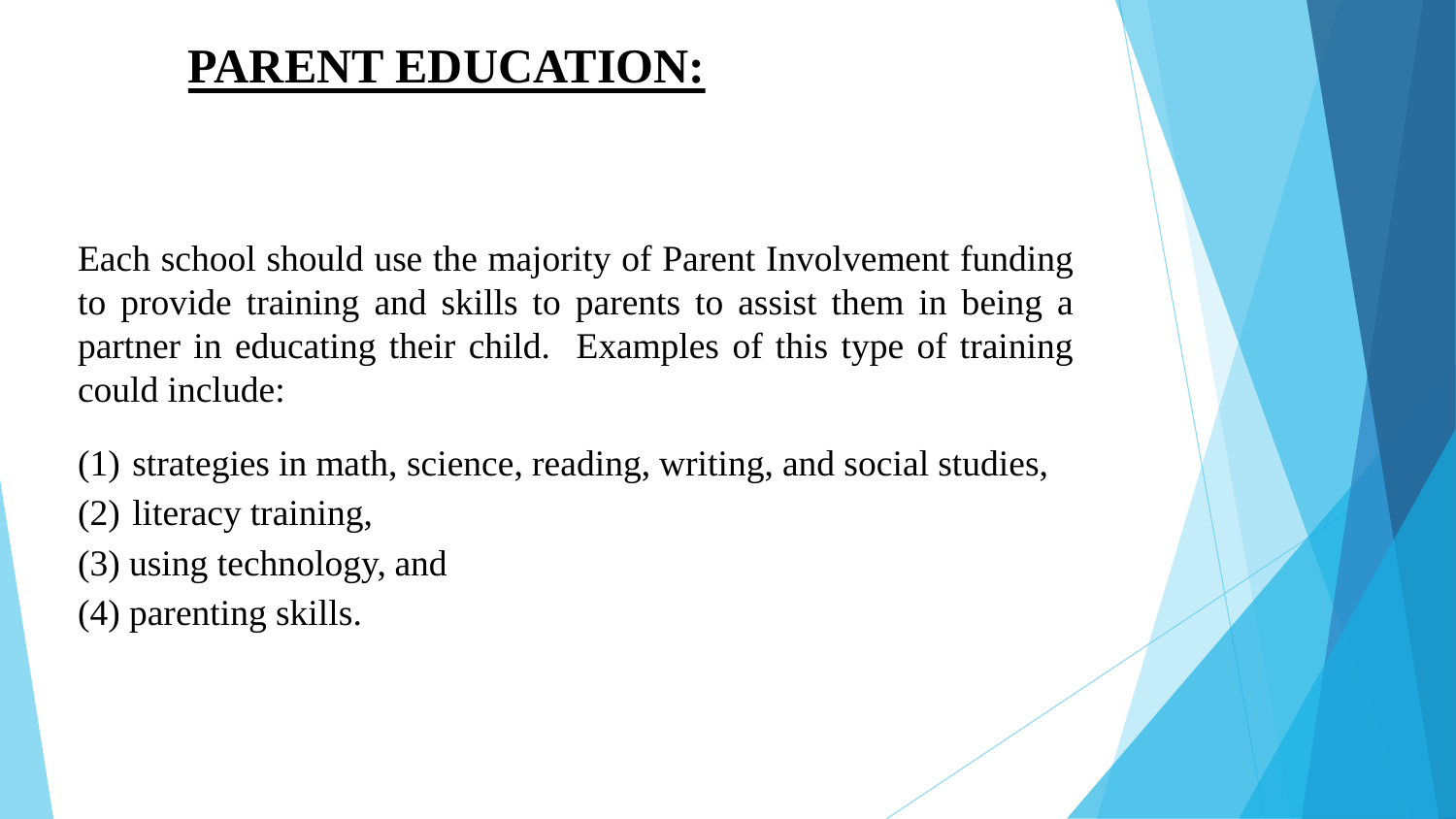#### **BE INVOLVED IN YOUR CHILD'S EDUCATION**

- It only takes a few minutes-Attend parent-teacher conferences, Open House,, Literacy, Math, or Science family nights, chaperone a school event, check your student's folder, access the Parent Portal.
- Ensure that your child READS 20-30 minutes every day. Reading is the basis for all academic areas so encourage your child to read!
- Ask your child questions. Be specific. Ask open-ended questions such as:
	- $\checkmark$  (a) What did you study today in Reading/ELA or Science?
	- $\checkmark$  (b) What did you do in Math today?
	- $\checkmark$  (c) Tell me something interesting that happened at school today?
- Ask to see your child's class work on a weekly basis. Be positive about the work and try not to compare it to another child's work-just show your interest. Talk about school in a positive way!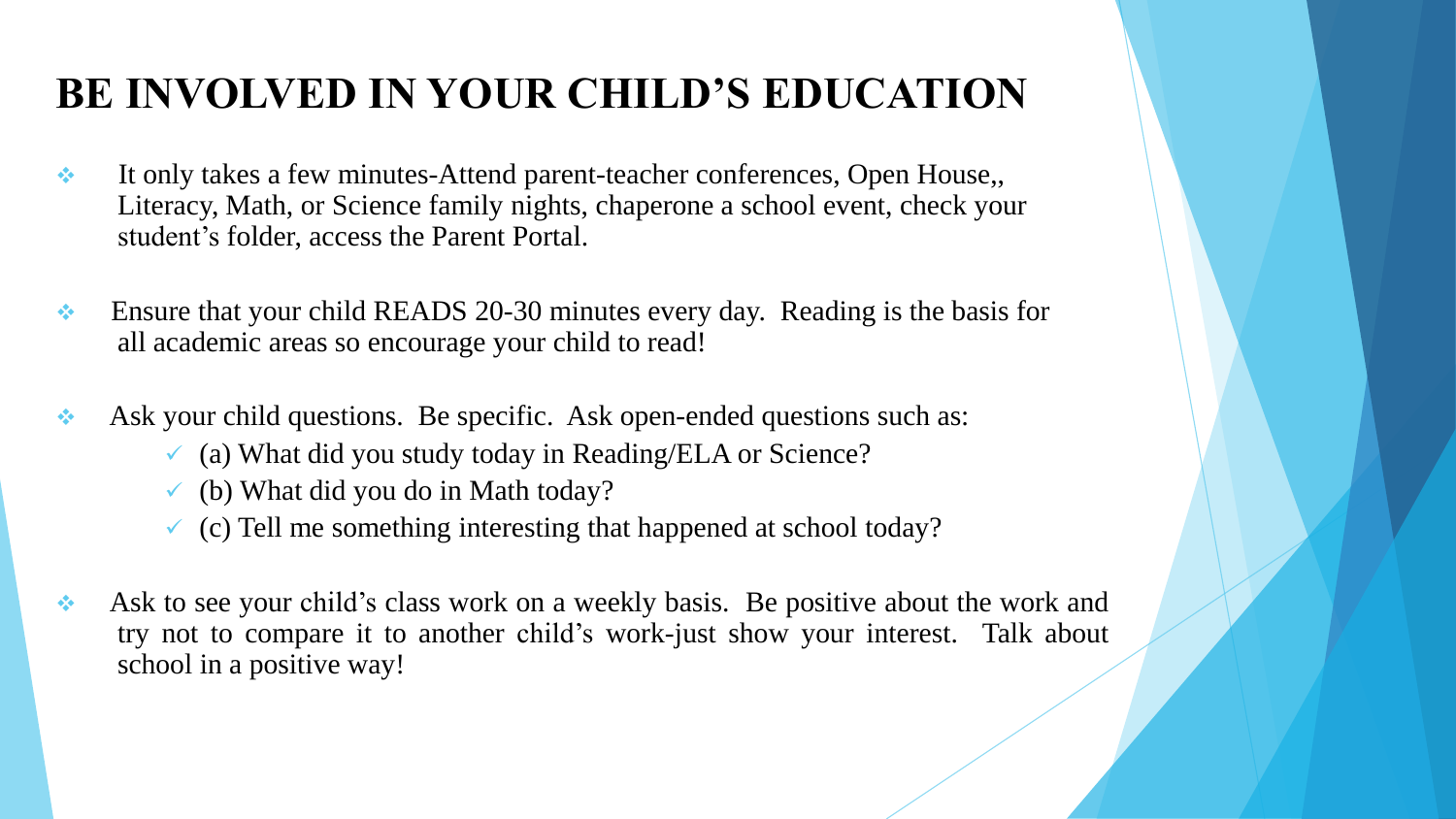#### **TIPS FOR PARENTS**

- *Agree on a time for homework* on a daily basis. If your child does not have homework on a given day, have him use the agreed upon time to review prior work or read for pleasure.
- *Arrange a quite place for study and provide*:
	- ∙ clear work surface;
	- ∙ comfortable chair & good lighting;
	- ∙ dictionary, pen, pencil and paper;

#### *Be ready to help but remember to:*

- ∙ let the child do their own work;
- ∙ be patient explain as best you can but let him or her work through it;

#### *Show respect for study:*

∙ do not watch TV or talk with friends while your child is studying.